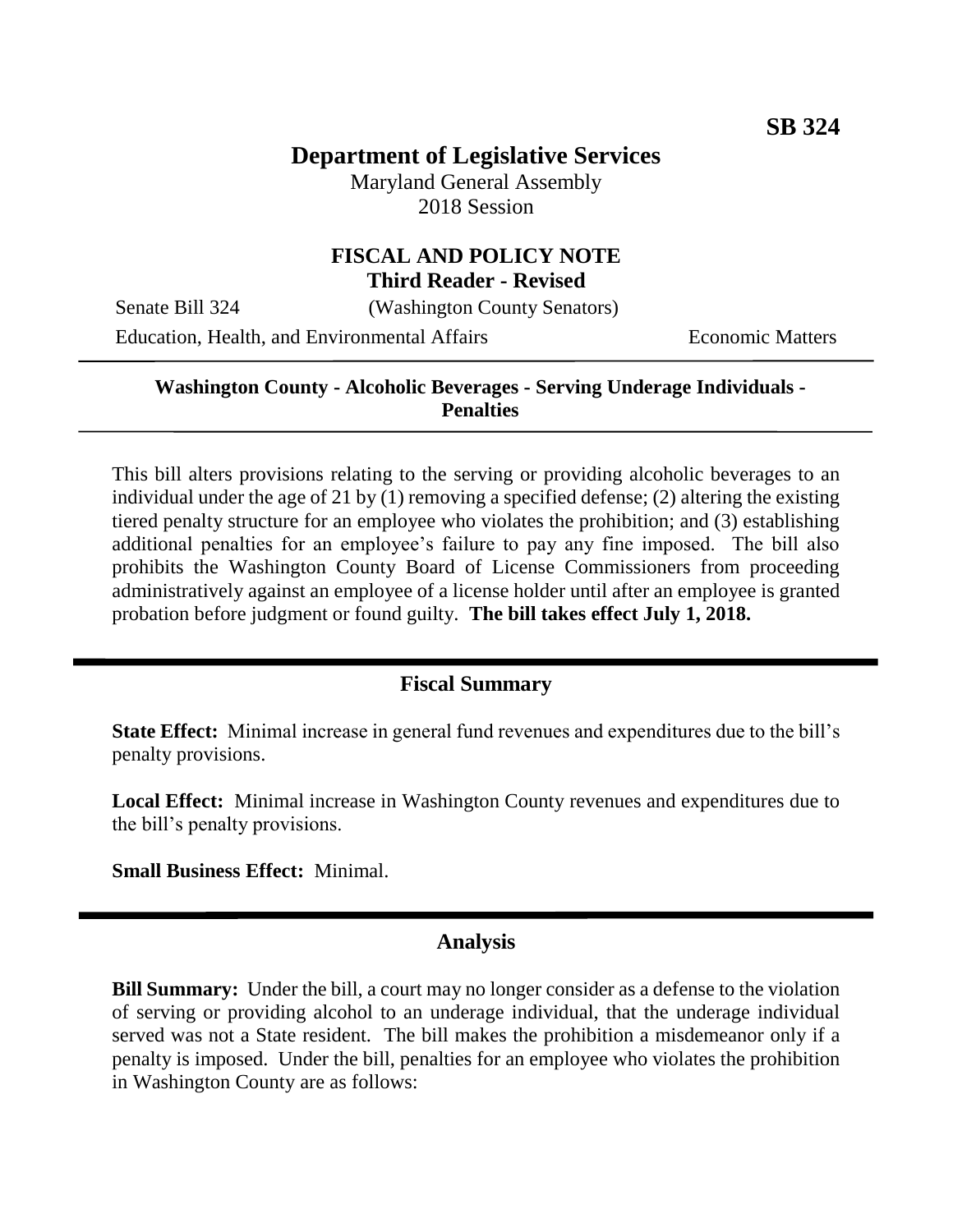- \$100 for a first offense;
- \$250 for a second offense; and
- for each subsequent offense, a maximum penalty of \$1,000 and/or two years imprisonment.

If an employee fails to pay any of the fines established under the bill within 30 days, the employee is subject to additional maximum penalties of \$1,000 and/or two years imprisonment.

**Current Law:** A license holder or an employee of the license holder may not sell or provide alcoholic beverages to an individual under the age of 21 years. A license holder or an employee of a license holder who is guilty of serving or providing alcoholic beverages to an individual under the age of 21 is charged via summons to appear in court and may not be required to post bail pending trial. A violation is a misdemeanor, and the board may impose on an employee a maximum fine, for a first offense, of \$200 and, for each subsequent offense, \$500. If a license holder violates the prohibition on serving or providing alcoholic beverages to an individual who is under the age of 21, the board may impose a maximum fine of \$2,500, suspend or revoke the license, or both.

A license holder or an employee of a license holder may not be found guilty of a violation if the license holder or employee establishes to the satisfaction of the finder of fact that the license holder or employee used due caution to establish that the individual was not under the age of 21, and the individual was *not* a resident of the State.

The granting of probation before judgment to a license holder or an employee of the license holder for a violation does not bar the board from proceeding administratively against the license holder for the violation.

**State Revenues:** General fund revenues increase minimally as a result of the bill's monetary penalty provisions from cases heard in the District Court.

**State Expenditures:** General fund expenditures increase minimally as a result of the bill's incarceration penalties due to more people being committed to State correctional facilities and increased payments to counties for reimbursement of inmate costs.

SB 324/ Page 2 Persons serving a sentence longer than 18 months are incarcerated in State correctional facilities. Currently, the average total cost per inmate, including overhead, is estimated at \$3,800 per month. Persons serving a sentence of one year or less in a jurisdiction other than Baltimore City are sentenced to local detention facilities. For persons sentenced to a term of between 12 and 18 months, the sentencing judge has the discretion to order that the sentence be served at a local facility or a State correctional facility. The State provides assistance to the counties for locally sentenced inmates and for (1) inmates who are